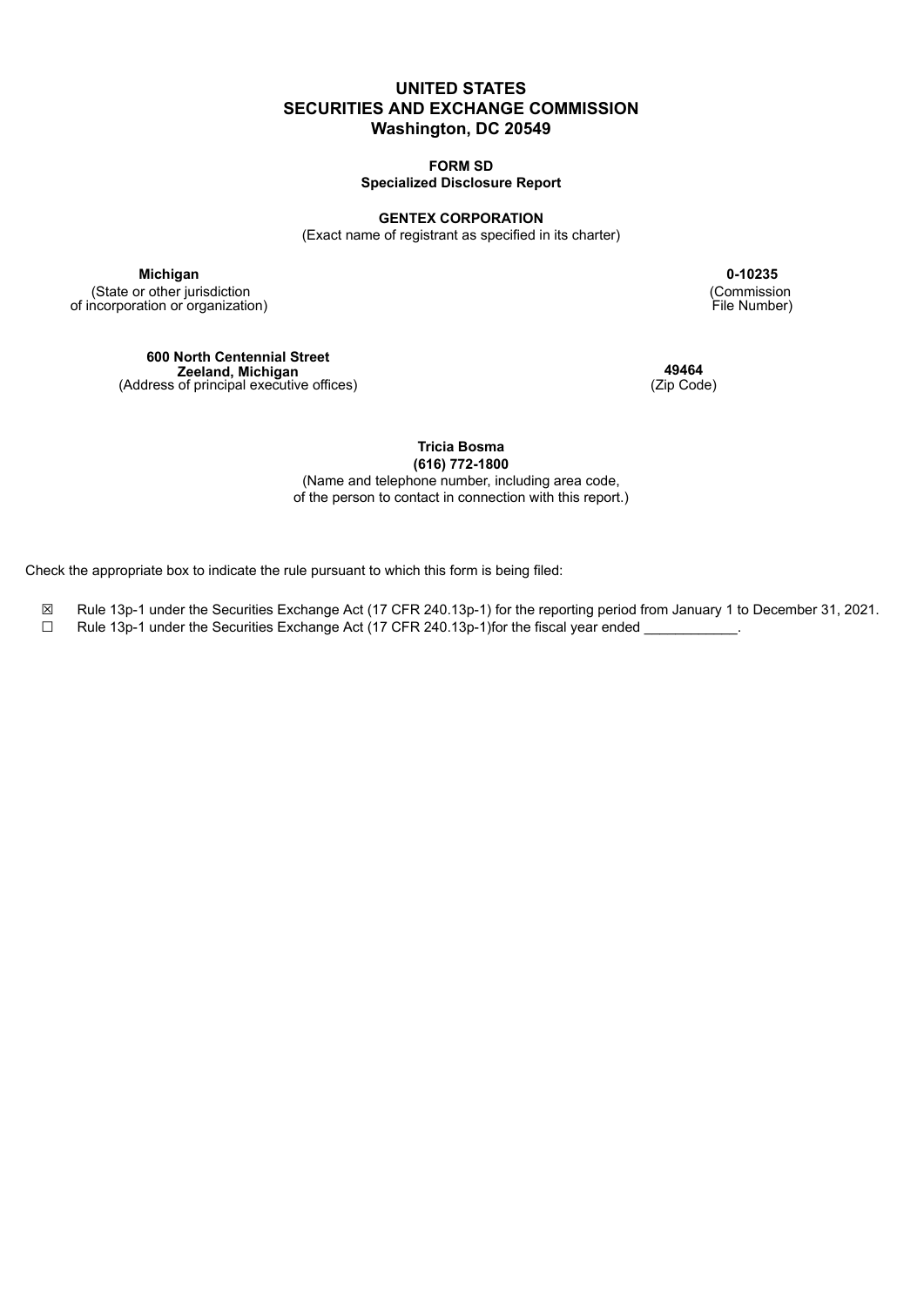# **Section 1 - Conflict Minerals Disclosure**

### **Item 1.01 Conflict Minerals Disclosure and Report**

A Conflict Minerals Report is provided as [Exhibit](#page-3-0) 1.01 to this Form SD and is available at https://ir.gentex.com. The information contained on our website is not incorporated by reference into this Form SD or our Conflict Minerals Report and should not be considered part of this Form SD or the Conflict Minerals Report.

### **Item 1.02 Exhibit**

The Conflict Minerals Report required by Item 1.01 is filed as **[Exhibit](#page-3-0) 1.01** to this Form SD.

### **Section 2 - Resource Extraction Issuer Disclosure**

# **Item 2.01 Resource Extraction Issuer Disclosure and Report**

Not applicable.

# **Section 3 - Exhibits**

### **Item 3.01 Exhibits**

[Exhibit](#page-3-0) 1.01 - Conflict Minerals Report for the reporting period January 1, 2021 through December 31, 2021.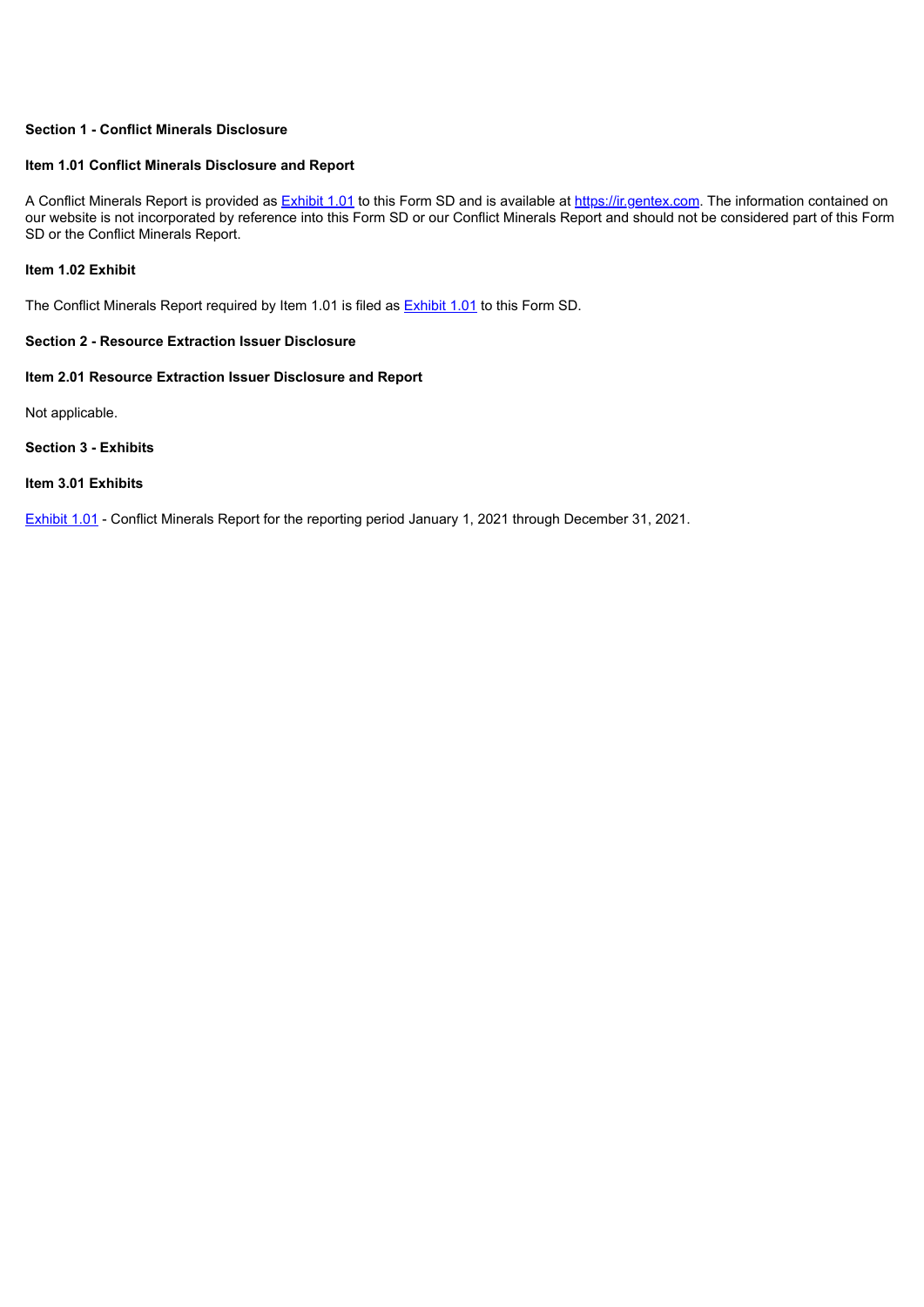# **SIGNATURES**

Pursuant to the requirements of the Securities Exchange Act of 1934, the registrant has duly caused this report to be signed on its behalf by the duly authorized undersigned.

> GENTEX CORPORATION (Registrant)

By /s/ Kevin C. Nash May 31, 2022 Vice President - Finance and

(Date)

Chief Financial Officer and Treasurer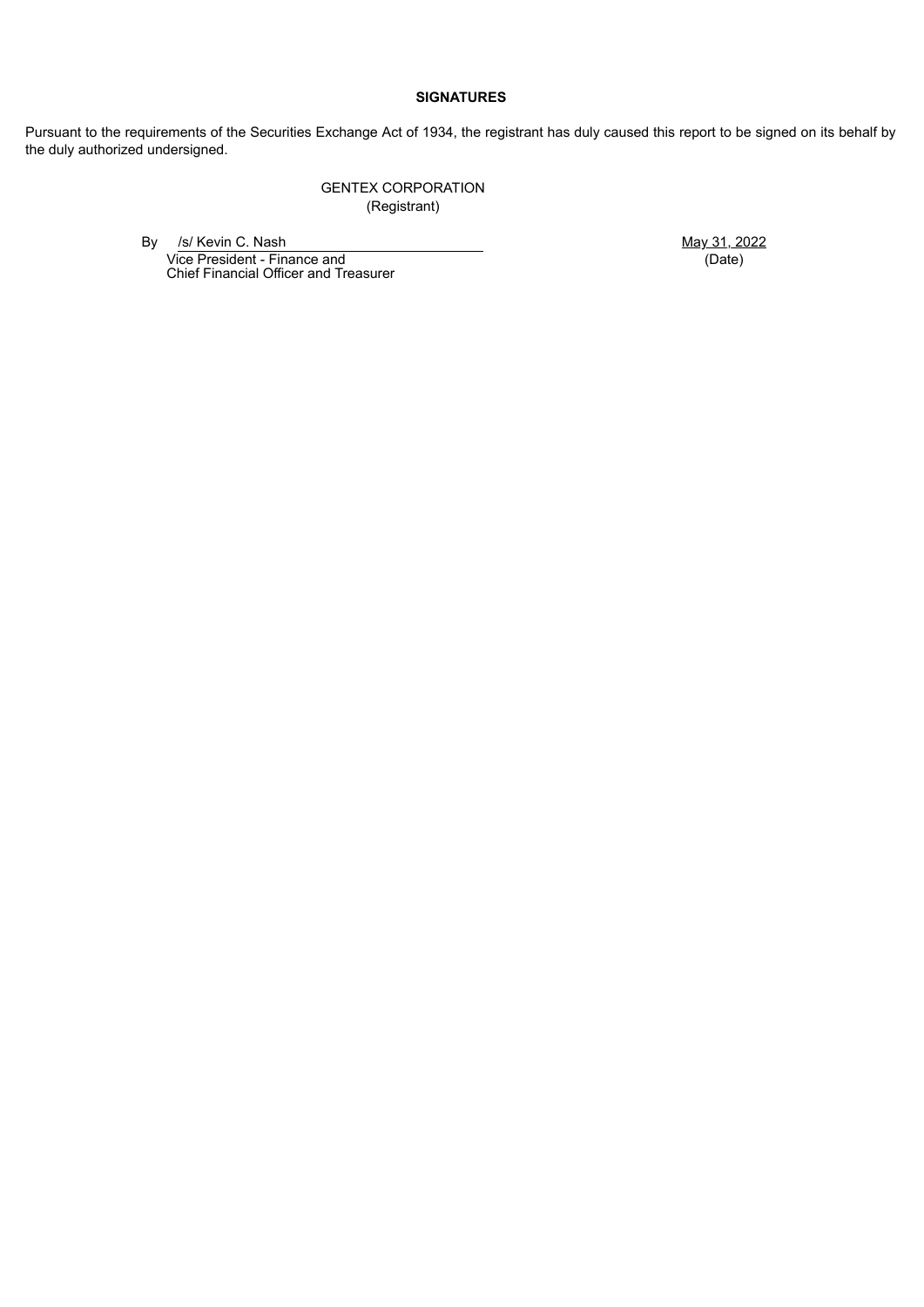# **Conflict Minerals Report**

<span id="page-3-0"></span>Gentex Corporation has included this Conflict Minerals Report as an exhibit to the Form SD covering calendar year 2021 as required by Rule 13p-1 under the Securities Exchange Act of 1934, as amended, and Form SD (collectively, the "Conflict Minerals Rule").

Unless the context indicates otherwise, the terms "we", "our", "Gentex", and "the Company" refer to Gentex Corporation. As used herein, "subject metals" are gold, columbite-tantalite (coltan), cassiterite, wolframite and their derivatives limited to tin, tantalum, and tungsten, and without regard to their location of origin. The term "armed groups" has the meaning contained in the Conflict Minerals Rule. The term "covered countries" refers to the Democratic Republic of the Congo and its adjoining countries. The term "OECD Guidance" refers to the Organisation for Economic Co-operation and Development's Due Diligence Guidance for Responsible Supply Chains of Minerals from Conflict-Affected and High-Risk Areas.

### **I. Overview and Products:**

Gentex designs and manufactures dimmable devices, vision systems, sensors, and advanced electronic products for the global automotive, aerospace, and fire protection industries. Automotive revenues represented approximately 97% of the Company's total revenue in 2021.

Each of these product categories manufactured in 2021 contained necessary subject metals. The subject metals constitute a small portion of the total materials content in our products. The Company does not source the necessary subject metals directly from mines, smelters, or refiners and believes that we are in most cases many levels downstream from these market participants. For this reason, we rely on the information provided by our direct suppliers along with appropriate due diligence processes. Through the efforts described in this Conflict Minerals Report, we seek to ensure that our sourcing practices are consistent with our guiding principles on responsibly sourcing the subject metals and to encourage responsible minerals sourcing in our supply chain.

### *Policy*

Our guiding principles for subject metals involve (1) responsibly sourcing subject metals, (2) undertaking due diligence in accordance with the OECD Guidance to determine the origin of the subject metals, (3) expecting our suppliers to also do all of the same with their supply chains and (4) complying with the Conflict Minerals Rule's reporting obligations, consistent with the Gentex Code of Business Conduct and Ethics. These guiding principles are posted on our Company website.

# *Reasonable Country of Origin Inquiry ("RCOI")*

The Company's RCOI was reasonably designed and performed in good faith to determine whether the subject metals contained in our products originated in the covered countries or were from recycled or scrap sources.

The internal subject metals team used technical expertise, component specifications, and previously gathered data to determine the likely presence of subject metals in components and materials contained in Gentex products. In addition, subject metals data extracted from the automotive industry's International Materials Data System was used to augment the Company's knowledge of in-scope components and materials.

All suppliers of components or materials containing or possibly containing subject metals were considered in-scope for our supplier outreach ("relevant suppliers"). We furnished Conflict Minerals Rule information to our relevant suppliers. This information included references to resources, a link to the Gentex Supplier Manual further explaining supplier responsibilities, and communication of their responsibility to gather subject metals information from their supply chains.

The relevant suppliers were asked to electronically report to Gentex using the Responsible Minerals Initiative ("RMI") Conflict Minerals Reporting Template ("CMRT"). Gentex requested that relevant suppliers increase their focus on providing complete and accurate smelter and refiner information, and conduct outreach and further due diligence when applicable in accord with the OECD Guidance. Responses to the RCOI provided by relevant suppliers were reviewed for smelter information, completeness, and reasonableness. Based on the results of our RCOI, we were required to conduct due diligence. The design of our due diligence program and activities are described below.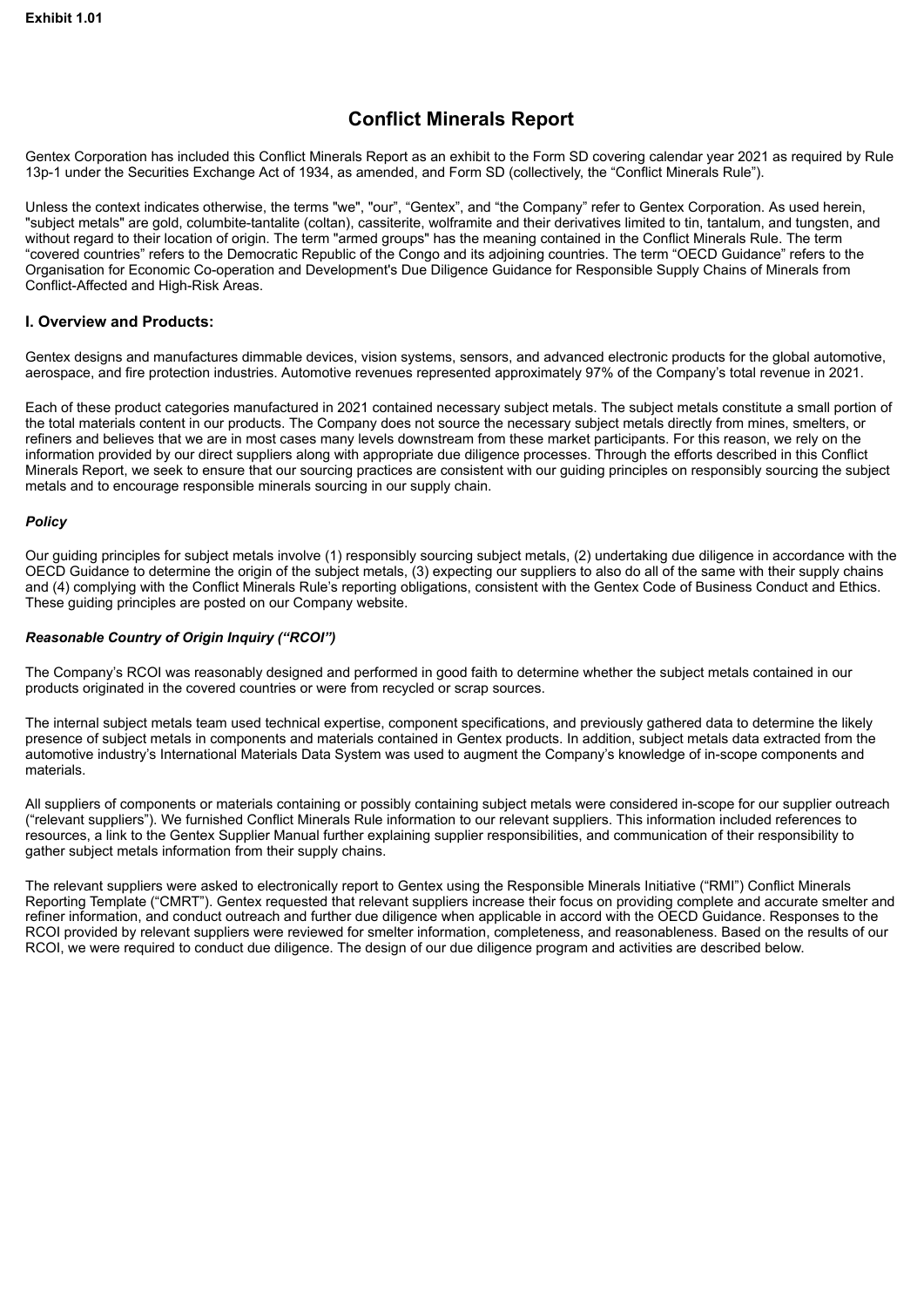# **II. Program Design**

The Company's due diligence measures were designed to conform with, in all material respects, the criteria set forth in the OECD Guidance including both the Supplement on Gold and the Supplement on Tin, Tantalum, and Tungsten, specifically as it relates to our position in the supply chain as a downstream purchaser. The OECD Guidance five-step framework establishes a basis for responsible global supply chain management of minerals from conflict-affected and high-risk areas.

# **III. Due Diligence Measures Performed**

Gentex performed the following due diligence measures in respect of the 2021 compliance period.

### *Step 1: Strong company management system*

The subject metals steering team was comprised of the Company's Vice President of Purchasing, Vice President of Finance and Chief Financial Officer, and Vice President and General Counsel. The steering team maintained the Company's guiding principles for responsible sourcing of the subject metals. These principles are available on the Company's website.

The internal subject metals working group maintained program management responsibility in support of the Company's guiding principles. This group was led by the supply chain management compliance team that reports to the Vice President and General Counsel and included subject matter experts from functional areas within Gentex. Program management included technical expertise, RCOI execution, risk identification, analysis, mitigation, and reporting.

A mechanism through which stakeholders can report subject metal sourcing concerns in our supply chain continued to be available on the Company's website.

Records relating to due diligence have been stored electronically.

### *Step 2: Identification and assessment of risks*

The information from the completed CMRTs, provided by our relevant suppliers, was evaluated to identify smelters and refiners known to be sourcing from or possibly sourcing from covered country origins. This was accomplished by comparing our suppliers' reported smelter and refiner information with the RMI's country of origin data available to RMI member companies. The RMI's origin data provided aggregated subject metal origin information for only smelters and refiners that were in conformance with the Responsible Minerals Assurance Process ("RMAP") protocols and current global standards, including mutually recognized programs. We also cross-checked the suppliers' provided smelter and refiner information with the RMI's list of smelters and refiners actively pursuing a third-party audit of their due diligence practices. In the cases where a smelter or refiner was not listed as compliant with the RMAP or not actively pursuing compliance, we checked the entity against the information available in the smelter database available to RMI members and, in some cases, against other publicly available information.

### *Step 3: Risk response strategy*

For smelters and refiners with reported or possible covered country origins, we checked their compliance status by cross-checking them against RMI's list of smelters and refiners in conformance with the RMI's protocols, the actively pursuing conformance list, and the RMI's smelter database when applicable. Our risk mitigation strategy includes an escalation process with actions to be taken on identified risks and, when applicable, risk and action monitoring.

A risk assessment report was provided to the Gentex subject metals steering team comprised of senior management and has been maintained electronically.

### *Step 4: Third-party audits of smelters and refiners*

The RMI coordinates and conducts the RMAP which provides independent audits of smelter and refiner facilities' due diligence activities. Gentex supported the RMAP through our membership in the RMI and as a member of the RMI's Due Diligence Practices Team.

### *Step 5: Report on supply chain due diligence*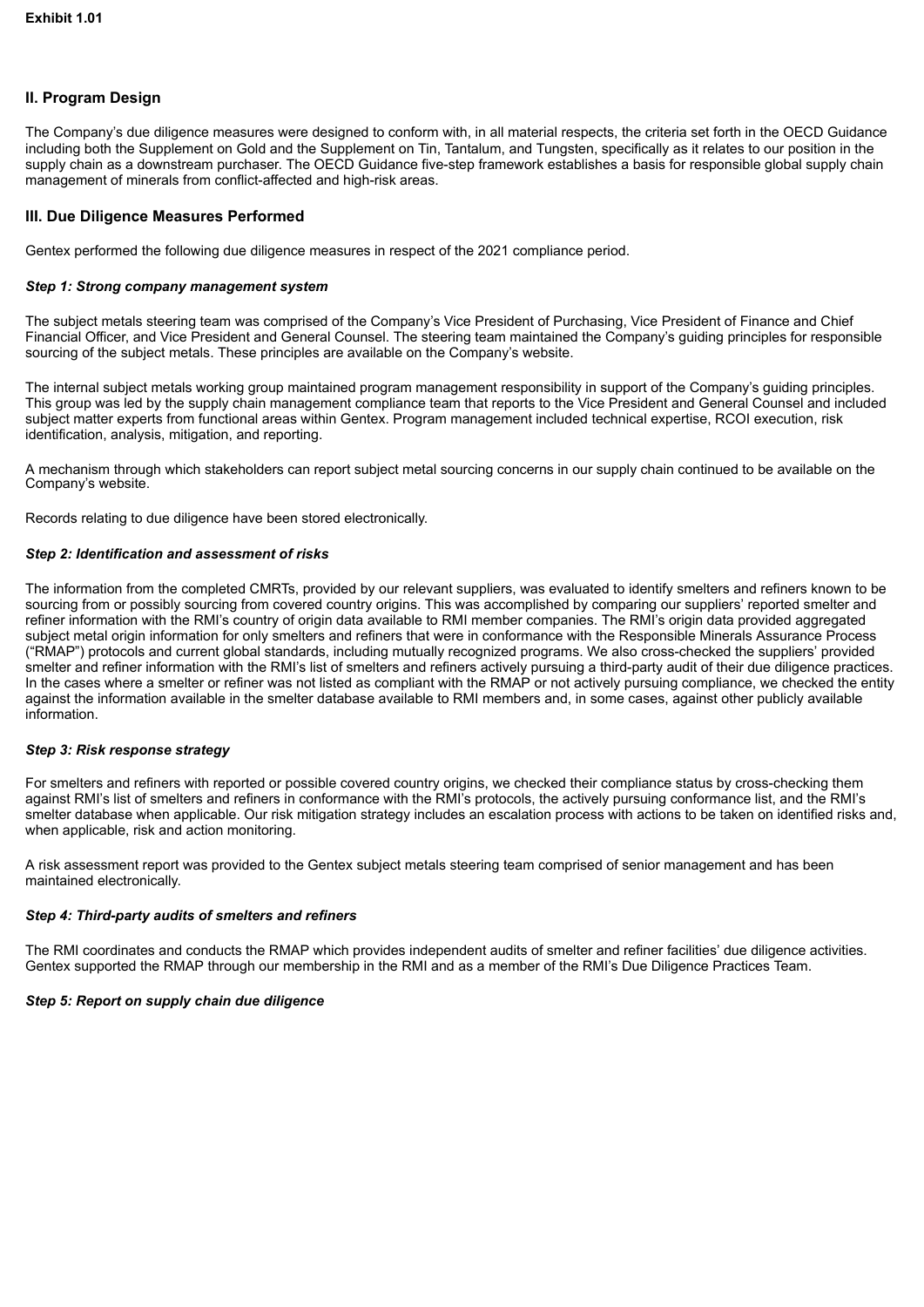As required by the Conflict Minerals Rule, Gentex reported supply chain due diligence through filing a Form SD and this Conflict Minerals Report with the SEC, as well as by posting this information on our Company website.

# **IV. Identified Smelters and Refiners**

Gentex's relevant suppliers identified smelters and refiners that may have processed the necessary subject metals contained in our products in 2021, as described in the table below. Many of our suppliers reported smelter and refiner information at a company level rather than at a product level. In those cases, the information provided to Gentex applied to all the suppliers' products, not only the products supplied to Gentex. Therefore, the below table may reflect smelters and refiners that did not actually process necessary subject metals contained in our products.

|                 | <b>Conformant with RMAP Protocol</b> |                                   |                                                                  |                                  |                            |          |              |
|-----------------|--------------------------------------|-----------------------------------|------------------------------------------------------------------|----------------------------------|----------------------------|----------|--------------|
|                 | Covered<br>Country<br>Sourced        | Non-Covered<br>Country<br>Sourced | <b>Mineral Origin(s)</b><br><b>Not Fully</b><br><b>Disclosed</b> | Recycled or<br><b>Scrap Only</b> | Active/ In Communication I | Eligible | <b>TOTAL</b> |
| <b>Tin</b>      |                                      | 42                                |                                                                  |                                  | 13                         | 13       | 79           |
| <b>Tantalum</b> | 25                                   |                                   |                                                                  |                                  |                            |          | 36           |
| <b>Tungsten</b> | 13                                   |                                   | 18                                                               |                                  |                            |          | 49           |
| <b>Gold</b>     |                                      | 12                                | 82                                                               |                                  | 10                         | 45       | 162          |
| <b>TOTAL</b>    | 48                                   | 69                                | 100                                                              | 19                               | 29                         | 61       | 326          |

### **Count of Smelters or Refiners Reported by Gentex Suppliers**

The Company notes the following in connection with the information contained in the foregoing table:

• Origin information represents smelters and refiners reported by Gentex suppliers covering 2021 and information released by the RMI in January 2022.

• The table represents the quantity of smelters or refiners within each category. Some of the conformant smelters and refiners may have sourced from both within the covered countries and from outside the covered countries. Entities meeting this condition were only counted in the table as "Covered Country Sourced".

• "Conformant" means that a smelter or refiner was listed as in conformance with the RMAP's protocols, including through mutual recognition.

• "Mineral Origin(s) Not Fully Disclosed" means the country of origin of the subject metals processed by the smelter or refiner was not fully disclosed by the validation party.

• "Active/In Communication" means that the smelter or refiner had committed to undergo an audit through the RMAP or a mutually recognized program or is in communication with interest.

• "Eligible" means the smelter or refiner was not Conformant or Active but had been determined by the RMI as meeting the definition of a smelter or refiner.

# **V. Origin Information**

Gentex does not have sufficient information to conclusively determine countries of origin of the subject metals in its products. As a downstream actor, we rely upon independent facility assessment programs to collect and review the upstream information, such as origin locations of necessary subject metals. Consistent with the role set forth by the OECD Guidance for a downstream actor, our efforts to facilitate upstream origin determinations were focused on support of the RMI.

# **VI. Future Risk Mitigation Efforts**

Gentex has taken or intends to undertake the following additional steps during the next compliance period. These steps are intended to improve the due diligence conducted to further mitigate the risk that the necessary subject metals benefit armed groups:

- Continue to engage with our direct relevant suppliers and use the industry standard for our 2022 supplier outreach.
- Encourage relevant suppliers to continue development and progress of traceability measures.
- Urge relevant suppliers to use Conformant smelters and refiners within their supply chains.